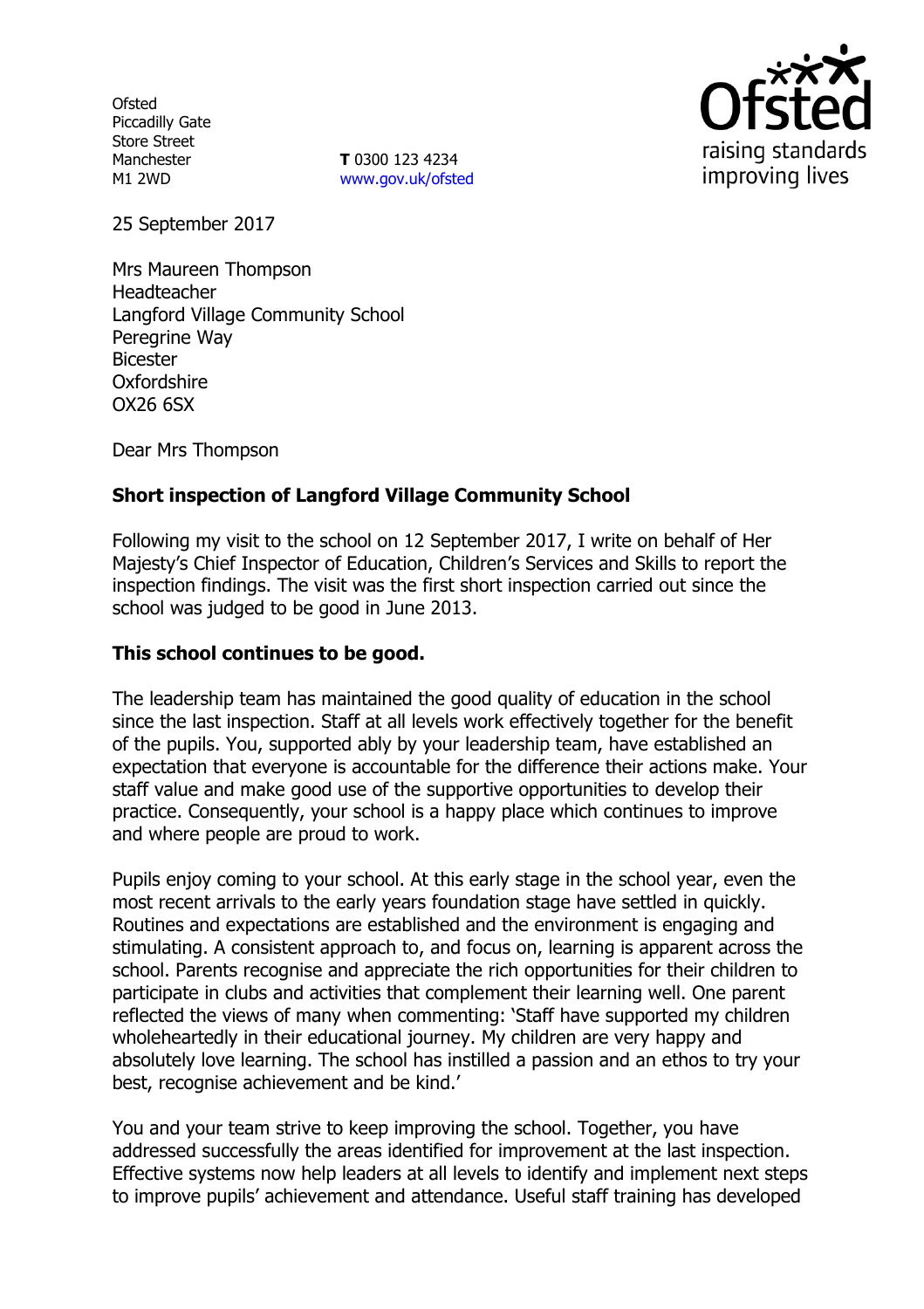

how effectively mathematics is taught, with pupils' outcomes improving over time across the school. You recognise that there is further work to do, so that pupils' progress becomes more rapid across key stage 2, especially in writing, as you continue building on the improvements that are evident in key stage 1. In particular, those pupils who achieve highly during the early years foundation stage and key stage 1 could make even better progress during key stage 2.

# **Safeguarding is effective.**

The school adopts a meticulous approach to safeguarding. Staff and governors, aided by useful training, understand clearly their responsibilities for pupils' safety and welfare, and carry them out with care and diligence. Their work is supported well by effective systems, and staff keep suitably detailed records. Where appropriate, leaders seek advice from experts beyond the school to support individual children and families who may need extra help. Governors make regular checks on safeguarding policies and practice, and ensure that staff recruitment processes are fit for purpose.

Pupils report that they feel safe. They understand how to keep themselves safe in an age-appropriate way. They are confident that adults will help them with any worries they may have. Pupils come to school regularly, and their collective attendance is routinely above the national average. Leaders have put effective support in place to encourage pupils, particularly those who are potentially vulnerable, to improve their attendance. As a result, the proportion of pupils who are persistently absent from school is well below national figures and continues to decrease over time.

### **Inspection findings**

- During the inspection, we focused on how well leaders and governors check the difference their actions are making. We considered how effectively teaching is helping pupils to achieve well and make good progress, particularly in writing. We reviewed how successfully additional funding is used to support pupils who have special educational needs and/or disabilities, and how leaders ensure that all pupils, particularly boys, are prepared sufficiently for key stage 1 learning.
- Leaders throughout the school monitor closely how well pupils are learning. They have regular and challenging conversations with staff to identify promptly any pupils who may need extra help to accelerate their progress. Staff use information increasingly well to check pupils' progress, and adapt their plans for future learning accordingly. As a result, pupils' progress across a range of subjects is accelerating.
- Governors understand their responsibilities and bring suitable skills and experience to their roles. Useful systems help them to check regularly how well pupils, particularly the disadvantaged and those who have special educational needs and/or disabilities, are achieving. Governors visit the school regularly to check what leaders tell them about standards in the school. They recognise that, at this early stage in the term, some information required on the website is not up to date.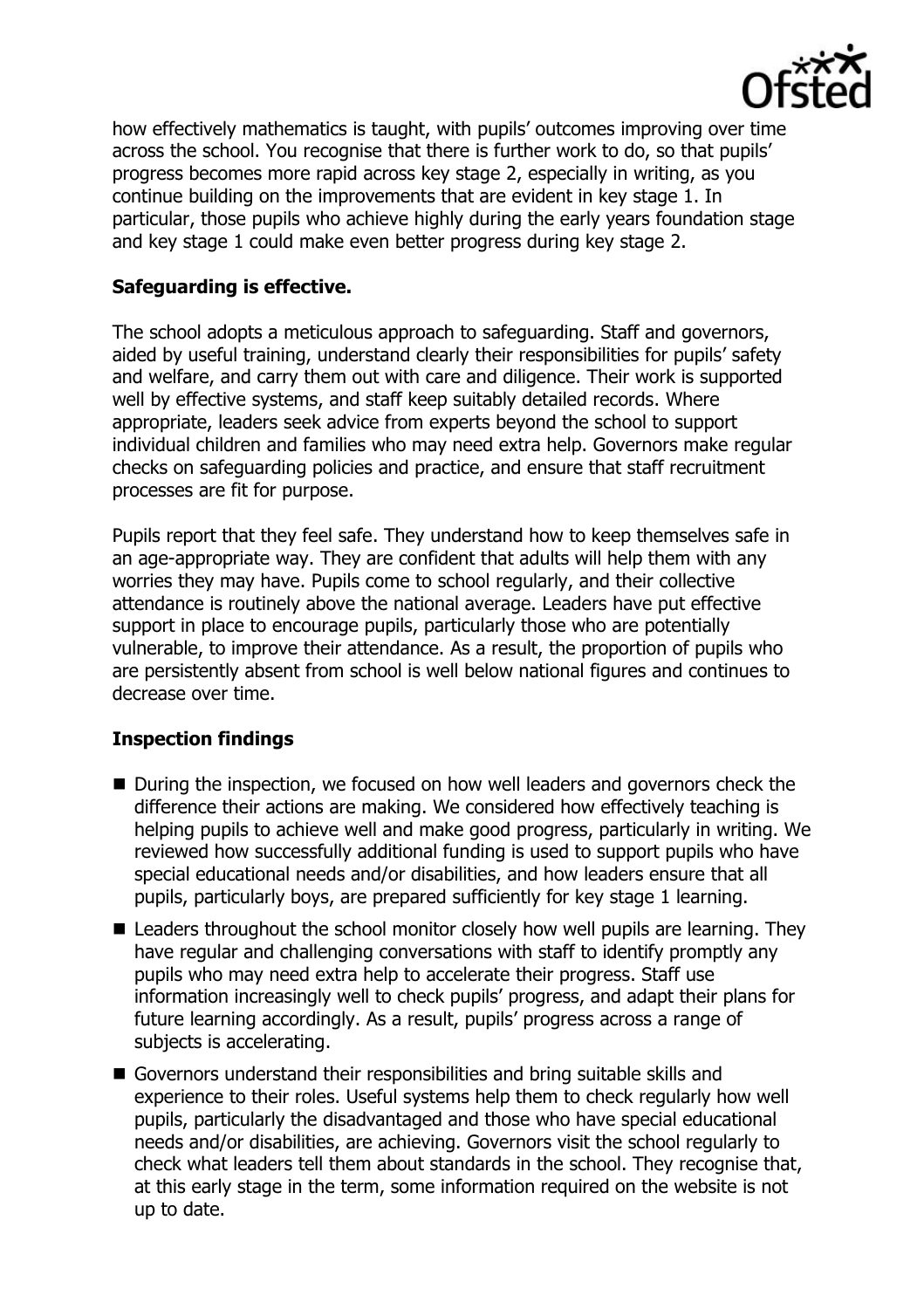

- Since the last inspection, much work has been done to secure consistently effective teaching across the school. An initial and necessary focus on mathematics moved on to ensuring that standards in writing, particularly across key stage 1, match those achieved in reading. Starting in early years, pupils benefit from regular opportunities to develop their writing. Consequently, the proportion of pupils achieving age-related expectations in writing by the end of Year 6 has increased and is now in line with the standards achieved in reading.
- Leaders recognise that, as standards in writing improve in the lower part of the school, rates of progress are not currently sustained throughout the school. Pupils who achieve highly in early years and key stage 1 do not routinely go on to achieve a high standard in writing by the end of key stage 2. This is a focus area for the school as it continues to move forward.
- Pupils who have special educational needs and/or disabilities are supported well, both academically and pastorally. Leaders work effectively to identify individual pupils' needs, put appropriate extra help in place and check that it is making a difference. As a result, pupils who have special educational needs and/or disabilities now typically attend school regularly, and the proportion who are persistently absent has decreased notably. Pupils also make increasingly rapid progress in their learning over time, although this is not currently the case in Years 5 and 6.
- $\blacksquare$  In the early years foundation stage, leaders focus rightly on ensuring that there are rich opportunities for boys to engage with formal learning from the outset. Work in learning journals shows how pupils, including those with very low starting points and/or those who speak English as an additional language, make rapid progress with their writing during the foundation stage. By the end of the early years, the proportion of boys achieving a good level of development is typically in line with other boys nationally. Boys' outcomes in writing are improving rapidly over time.

### **Next steps for the school**

Leaders and those responsible for governance should ensure that:

■ the established culture of high expectations, effective teaching and accountability leads to all pupils, particularly the most able, making strong progress by the end of key stage 2.

I am copying this letter to the chair of the governing body, the regional schools commissioner and the director of children's services for Oxfordshire. This letter will be published on the Ofsted website.

Yours sincerely

Kathryn Moles **Her Majesty's Inspector**